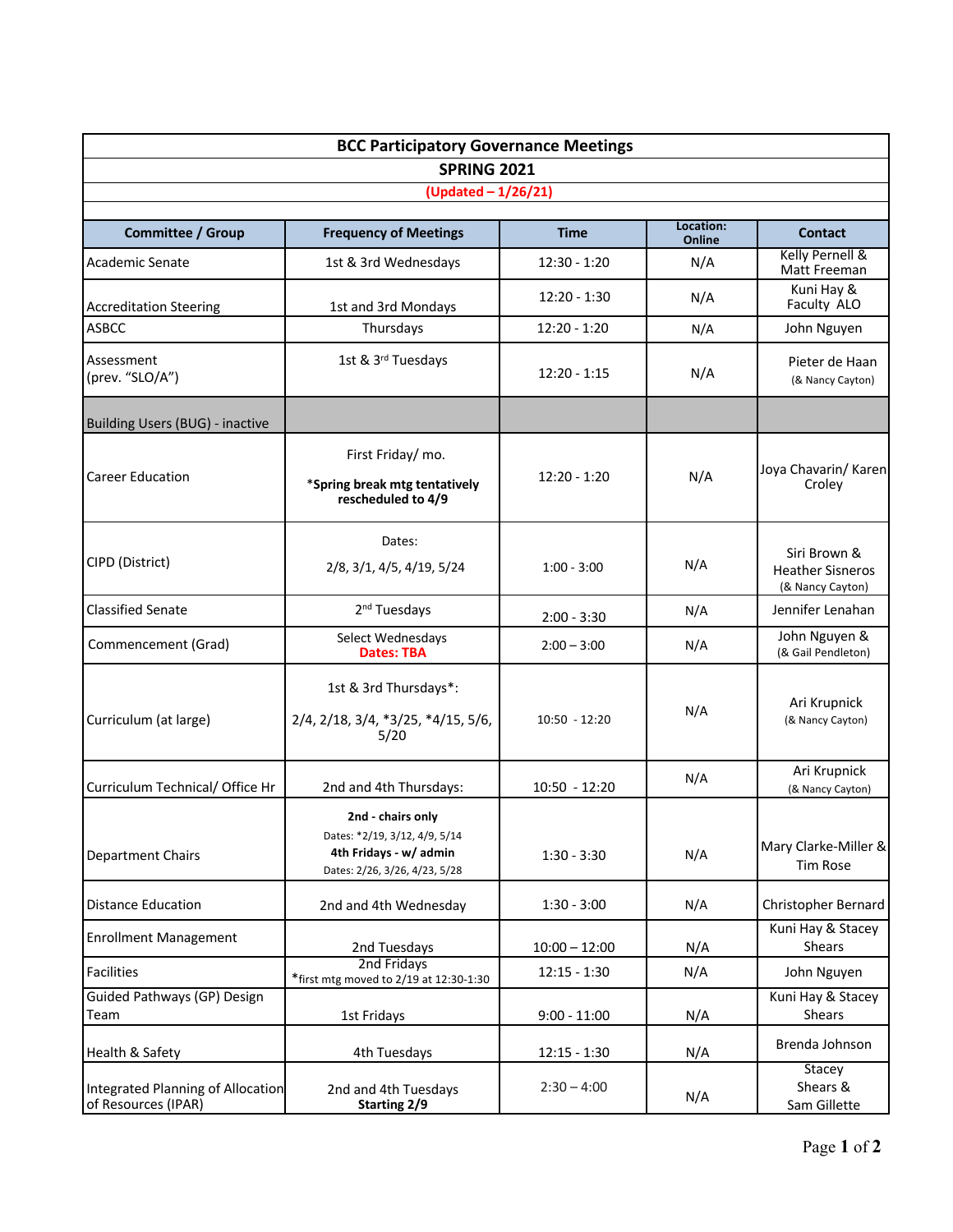| Leadership Cabinet                                     | 2nd Wednesday                                                                         | $10:30 - 12:00$                            | N/A | Angélica Garcia                                 |
|--------------------------------------------------------|---------------------------------------------------------------------------------------|--------------------------------------------|-----|-------------------------------------------------|
| <b>Outreach &amp; Retention Services -</b><br>inactive |                                                                                       |                                            |     |                                                 |
| President's Cabinet                                    | Wednesdays<br>*except 2 <sup>nd</sup> Wednesdays                                      | $10:30 - 12:00$                            | N/A | Angélica Garcia                                 |
| <b>President's Executive Cabinet</b>                   | Wednesdays                                                                            | $8:30 - 10:30$                             | N/A | Angélica Garcia                                 |
| <b>Professional Development</b>                        | 2nd Wednesday<br>* (Also, every Thursday during<br>month before Flex - Flex Planning) | 12:15 - 1:15 Weds<br>10:30-11:30<br>Thurs* | N/A | Susan Khan                                      |
| Roundtable for Planning and<br><b>Budgeting</b>        | 2nd and 4th Mondays                                                                   | $12:20 - 1:30$                             | N/A | Angélica Garcia &<br>Sen. Pres. Matt<br>Freeman |
| Scholarship Committee - inactive                       |                                                                                       |                                            |     |                                                 |
| <b>Student Services Council</b>                        | 1st & 3rd Tuesdays                                                                    | $2:00 - 3:00$                              | N/A | <b>Stacey Shears</b><br>(& Jasmine Martinez)    |
| Teaching and Learning Center<br>(TLC)                  | Office hours:<br>Mondays &<br>Tuesdays                                                | $1:30 - 2:30$                              | N/A | Jennie Braman                                   |
| <b>Technology Committee</b><br>3rd Thursday            |                                                                                       | $12:15 - 1:15$                             | N/A | Lisa Cook & Mary<br>Clarke-Miller               |
| *Special session                                       |                                                                                       |                                            |     |                                                 |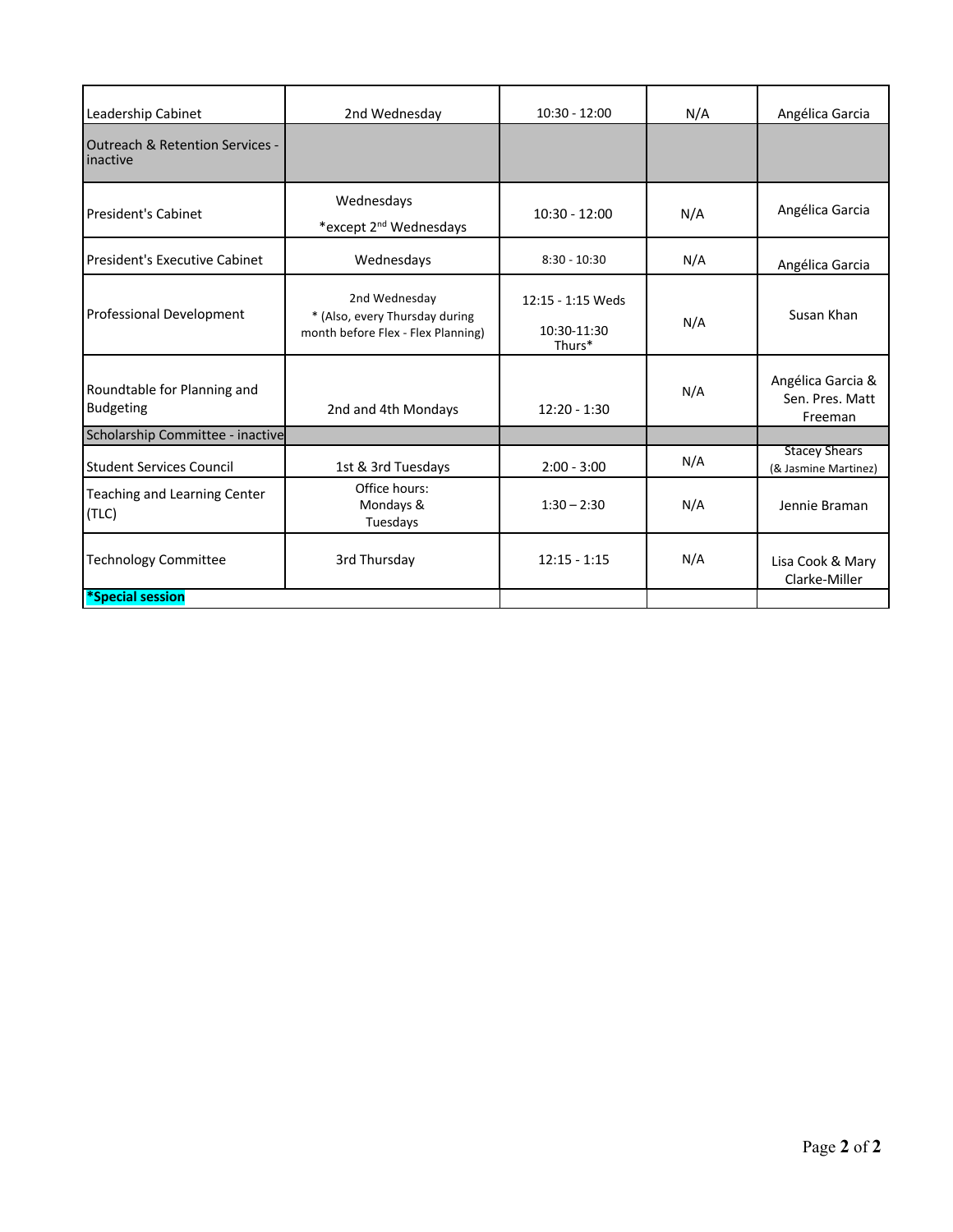|            | <b>JANUARY 2021</b><br>(Updated 1/26/21)                                         |                                                                                              |                                                                                  |                                                       |                       |            |  |
|------------|----------------------------------------------------------------------------------|----------------------------------------------------------------------------------------------|----------------------------------------------------------------------------------|-------------------------------------------------------|-----------------------|------------|--|
| <b>Sun</b> | <b>Monday</b>                                                                    | Tuesday                                                                                      | Wednesday                                                                        | <b>Thursday</b>                                       | Friday                | <b>Sat</b> |  |
|            |                                                                                  |                                                                                              |                                                                                  |                                                       |                       |            |  |
|            | $\overline{\mathbf{4}}$                                                          | 5                                                                                            | 6                                                                                | 7                                                     | 8                     |            |  |
|            | 11                                                                               | 12                                                                                           | 13                                                                               | 14                                                    | 15                    |            |  |
|            | 18                                                                               | 19                                                                                           | 20                                                                               | 21<br><b>FLEX DAY</b>                                 | 22<br><b>FLEX DAY</b> |            |  |
|            | 25<br><b>Semester Begins</b><br>Roundtable 12:20-1:30<br>TLC Office Hr 1:30-2:30 | 26<br>Health & Safety 12:15-1:30<br>Integ. Planning (IPAR) 2:30-4<br>TLC Office Hr 1:30-2:30 | 27<br>Dist. Ed 1:30-3<br>Pres. Cabinet 10:30-12<br>Pres. Exec Cabinet 8:30-10:30 | 28<br>ASBCC 12:20-1:20<br>Curriculum Tech 10:50-12:20 | 29                    |            |  |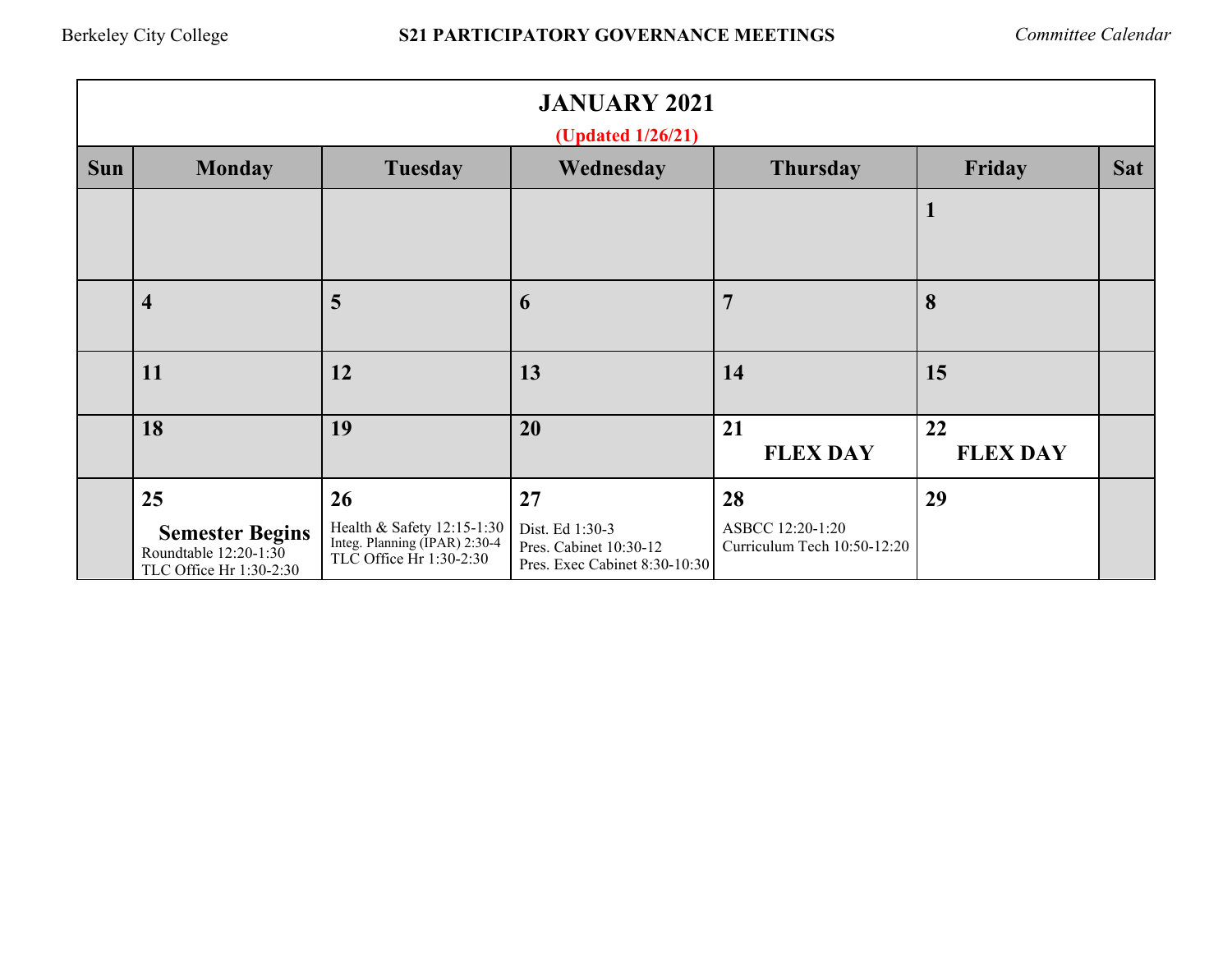| <b>FEBRUARY 2021</b> |                                                                                                                            |                                                                                                                              |                                                                                                                  |                                                                                                               |                                                                 |            |
|----------------------|----------------------------------------------------------------------------------------------------------------------------|------------------------------------------------------------------------------------------------------------------------------|------------------------------------------------------------------------------------------------------------------|---------------------------------------------------------------------------------------------------------------|-----------------------------------------------------------------|------------|
| <b>Sun</b>           | <b>Monday</b>                                                                                                              | <b>Tuesday</b>                                                                                                               | Wednesday                                                                                                        | <b>Thursday</b>                                                                                               | Friday                                                          | <b>Sat</b> |
|                      | <b>Accreditation Steering</b><br>$12:20 - 1:30$ pm<br>TLC Office Hr 1:30-2:30                                              | $\overline{2}$<br>Assessment 12:20-1:15<br>Student Services Council 2-3<br>TLC Office Hr 1:30-2:30                           | $\overline{\mathbf{3}}$<br>Academic Senate 12:30-1:20<br>Pres. Cabinet 10:30-12<br>Pres. Exec Cabinet 8:30-10:30 | $\overline{\mathbf{4}}$<br>ASBCC 12:20-1:20<br>Curriculum (at large) 10:50-12:20                              | 5<br>Career Ed. 12:20-1:20<br>Guided Pathways 9-11am            |            |
|                      | 8<br>CIPD 1-3pm<br>Roundtable 12:20-1:30<br>TLC Office Hr 1:30-2:30                                                        | 9<br>Classified Senate 2:00 -3:30pm<br>Enrollment Mgmt $10 - 12$<br>Integ. Planning (IPAR) 2:30-4<br>TLC Office Hr 1:30-2:30 | 10<br>Dist. Ed 1:30-3<br>Leadership Cabinet 10:30-12<br>PD Comm. 12:15-1:15<br>Pres. Exec Cabinet 8:30-10:30     | 11<br>ASBCC 12:20-1:20<br>Curriculum Tech 10:50-12:20                                                         | 12<br><b>HOLIDAY</b><br>- Presidents' Day                       |            |
|                      | 15<br><b>HOLIDAY</b><br>- Presidents' Day<br><b>Accreditation Steering</b><br>$12:20 - 1:30$ pm<br>TLC Office Hr 1:30-2:30 | <b>16</b><br>Assessment 12:20-1:15<br>Student Services Council 2-3<br>TLC Office Hr 1:30-2:30                                | 17<br>Academic Senate 12:30-1:20<br>Pres. Cabinet 10:30-12<br>Pres. Exec Cabinet 8:30-10:30                      | 18<br>ASBCC 12:20-1:20<br>Curriculum (at large) 10:50-12:20<br>PD Comm. 10:30-11:30<br>Tech. Comm. 12:15-1:15 | 19<br>Dept. Chairs 1:30-3:30<br>Facilities Committee 12:30-1:30 |            |
|                      | 22<br>Roundtable 12:20-1:30<br>TLC Office Hr 1:30-2:30                                                                     | 23<br>Health & Safety 12:15-1:30<br>Integ. Planning (IPAR) 2:30-4<br>TLC Office Hr 1:30-2:30                                 | 24<br>Dist. Ed 1:30-3<br>Pres. Cabinet 10:30-12<br>Pres. Exec Cabinet 8:30-10:30                                 | 25<br>ASBCC 12:20-1:20<br>Curriculum Tech 10:50-12:20<br>PD Comm. 10:30-11:30                                 | 26<br>Dept. Chairs (Admin) 1:30-3:30                            |            |
|                      |                                                                                                                            |                                                                                                                              |                                                                                                                  |                                                                                                               |                                                                 |            |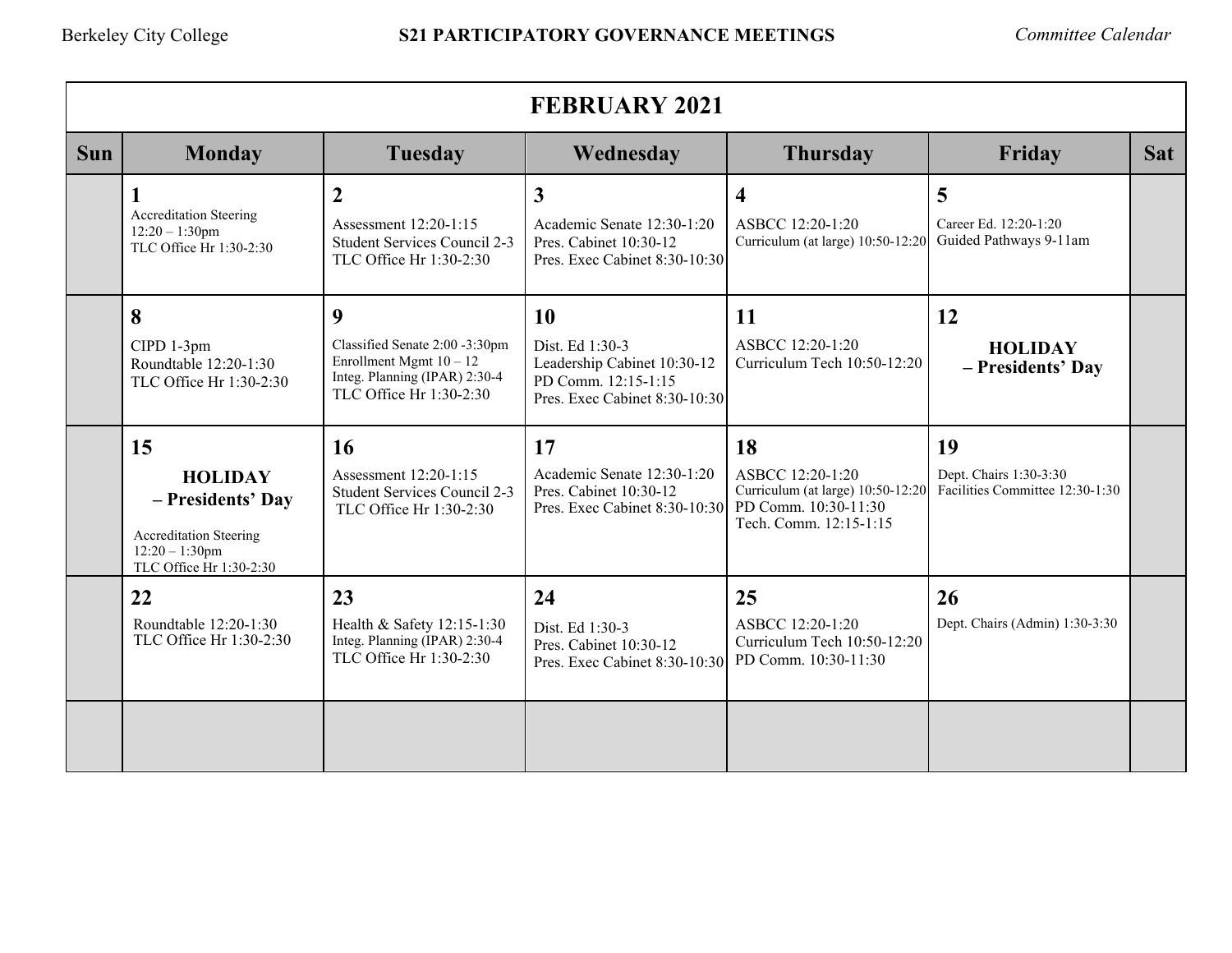|            | <b>MARCH 2021</b>                                                                      |                                                                                                                            |                                                                                                              |                                                                                                          |                                                                 |            |
|------------|----------------------------------------------------------------------------------------|----------------------------------------------------------------------------------------------------------------------------|--------------------------------------------------------------------------------------------------------------|----------------------------------------------------------------------------------------------------------|-----------------------------------------------------------------|------------|
| <b>Sun</b> | <b>Monday</b>                                                                          | <b>Tuesday</b>                                                                                                             | Wednesday                                                                                                    | <b>Thursday</b>                                                                                          | Friday                                                          | <b>Sat</b> |
|            | 1<br>Accreditation Steering 12:20 -<br>1:30pm<br>CIPD 1-3pm<br>TLC Office Hr 1:30-2:30 | $\boldsymbol{2}$<br>Assessment 12:20-1:15<br>Student Services Council 2-3<br>TLC Office Hr 1:30-2:30                       | $\mathbf{3}$<br>Academic Senate 12:30-1:20<br>Pres. Cabinet 10:30-12<br>Pres. Exec Cabinet 8:30-10:30        | $\overline{\mathbf{4}}$<br>ASBCC 12:20-1:20<br>Curriculum (at large) 10:50-12:20<br>PD Comm. 10:30-11:30 | 5<br>Career Ed. 12:20-1:20<br>Guided Pathways 9-<br>11am        |            |
|            | 8<br>Roundtable 12:20-1:30<br>TLC Office Hr 1:30-2:30                                  | 9<br>Classified Senate 2:00 -3:30pm<br>Enrollment Mgmt 10 - 12<br>Integ. Planning (IPAR) 2:30-4<br>TLC Office Hr 1:30-2:30 | 10<br>Dist. Ed 1:30-3<br>Leadership Cabinet 10:30-12<br>PD Comm. 12:15-1:15<br>Pres. Exec Cabinet 8:30-10:30 | 11<br>ASBCC 12:20-1:20<br>Curriculum Tech 10:50-12:20<br>PD Comm. 10:30-11:30                            | 12<br>Dept. Chairs 1:30-3:30<br>Facilities Committee 12:15-1:30 |            |
|            | 15<br>Accreditation Steering 12:20 -<br>1:30 <sub>pm</sub><br>TLC Office Hr 1:30-2:30  | <b>16</b><br>Assessment 12:20-1:15<br>Student Services Council 2-3<br>TLC Office Hr 1:30-2:30                              | 17<br>Academic Senate 12:30-1:20<br>Pres. Cabinet 10:30-12<br>Pres. Exec Cabinet 8:30-10:30                  | 18<br><b>FLEX DAY</b><br>ASBCC 12:20-1:20<br>Tech. Comm. 12:15-1:15                                      | 19                                                              |            |
|            | 22<br>Roundtable 12:20-1:30<br>TLC Office Hr 1:30-2:30                                 | 23<br>Health & Safety 12:15-1:30<br>Integ. Planning (IPAR) 2:30-4<br>TLC Office Hr 1:30-2:30                               | 24<br>Dist. Ed 1:30-3<br>Pres. Cabinet 10:30-12<br>Pres. Exec Cabinet 8:30-10:30                             | 25<br>ASBCC 12:20-1:20<br>Curriculum (at large) 10:50-12:20                                              | 26<br>Dept. Chairs (Admin) 1:30-3:30                            |            |
|            | 29<br><b>Spring Break</b><br>TLC Office Hr 1:30-2:30                                   | 30<br><b>Spring Break</b><br>TLC Office Hr 1:30-2:30                                                                       | 31<br><b>Spring Break</b><br>Pres. Cabinet 10:30-12<br>Pres. Exec Cabinet 8:30-10:30                         |                                                                                                          |                                                                 |            |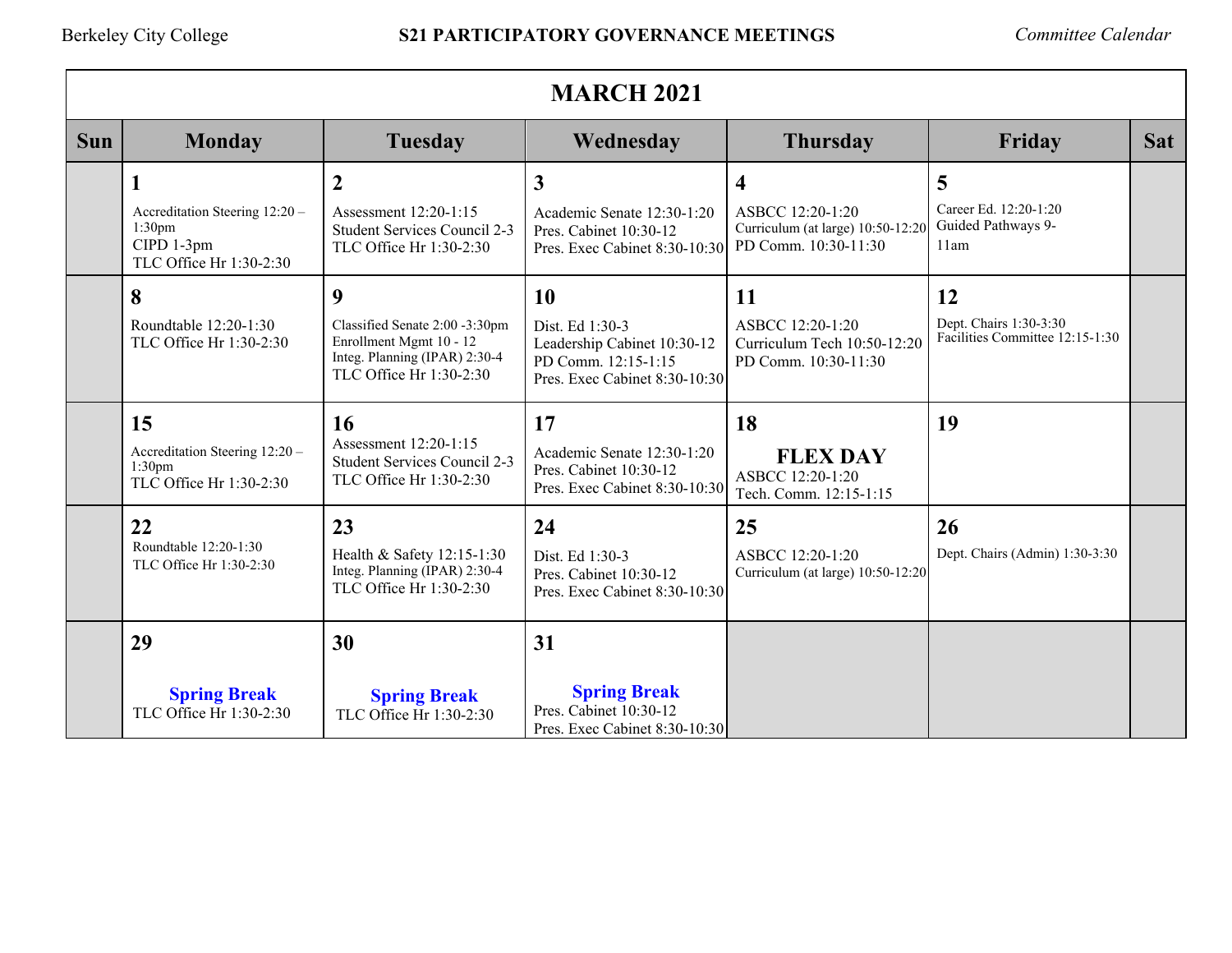|            | <b>APRIL 2021</b>                                                                                    |                                                                                                                             |                                                                                                              |                                                                                       |                                                                                         |            |  |
|------------|------------------------------------------------------------------------------------------------------|-----------------------------------------------------------------------------------------------------------------------------|--------------------------------------------------------------------------------------------------------------|---------------------------------------------------------------------------------------|-----------------------------------------------------------------------------------------|------------|--|
| <b>Sun</b> | <b>Monday</b>                                                                                        | <b>Tuesday</b>                                                                                                              | Wednesday                                                                                                    | <b>Thursday</b>                                                                       | Friday                                                                                  | <b>Sat</b> |  |
|            |                                                                                                      |                                                                                                                             |                                                                                                              | 1<br><b>Spring Break</b><br>ASBCC 12:20-1:20                                          | $\overline{2}$<br><b>Spring Break</b><br>Guided Pathways 9-11am                         |            |  |
|            | 5<br>Accreditation Steering 12:20 -<br>1:30 <sub>pm</sub><br>$CIPD$ 1-3pm<br>TLC Office Hr 1:30-2:30 | 6<br>Assessment 12:20-1:15<br>Student Services Council 2-3<br>TLC Office Hr 1:30-2:30                                       | 7<br>Academic Senate 12:30-1:20<br>Pres. Cabinet 10:30-12<br>Pres. Exec Cabinet 8:30-10:30                   | 8<br>ASBCC 12:20-1:20<br>Curriculum Tech 10:50-12:20                                  | 9<br>Career Ed. 12:20-1:20<br>Dept. Chairs 1:30-3:30<br>Facilities Committee 12:15-1:30 |            |  |
|            | 12<br>Roundtable 12:20-1:30<br>TLC Office Hr 1:30-2:30                                               | 13<br>Classified Senate 2:00 -3:30pm<br>Enrollment Mgmt 10 - 12<br>Integ. Planning (IPAR) 2:30-4<br>TLC Office Hr 1:30-2:30 | 14<br>Dist. Ed 1:30-3<br>Leadership Cabinet 10:30-12<br>PD Comm. 12:15-1:15<br>Pres. Exec Cabinet 8:30-10:30 | 15<br>ASBCC 12:20-1:20<br>Curriculum (at large) 10:50-12:20<br>Tech. Comm. 12:15-1:15 | 16                                                                                      |            |  |
|            | 19<br>Accreditation Steering 12:20 -<br>1:30 <sub>pm</sub><br>CIPD 1-3pm<br>TLC Office Hr 1:30-2:30  | 20<br>Assessment 12:20-1:15<br>Student Services Council 2-3<br>TLC Office Hr 1:30-2:30                                      | 21<br>Academic Senate 12:30-1:20<br>Pres. Cabinet 10:30-12<br>Pres. Exec Cabinet 8:30-10:30                  | 22<br>ASBCC 12:20-1:20<br>Curriculum Tech 10:50-<br>12:20                             | 23<br>Dept. Chairs (Admin) 1:30-3:30                                                    |            |  |
|            | 26<br>Roundtable 12:20-1:30<br>TLC Office Hr 1:30-2:30                                               | 27<br>Health & Safety 12:15-1:30<br>Integ. Planning (IPAR) 2:30-4<br>TLC Office Hr 1:30-2:30                                | 28<br>Dist. Ed 1:30-3<br>Pres. Cabinet 10:30-12<br>Pres. Exec Cabinet 8:30-10:30                             | 29<br>ASBCC 12:20-1:20                                                                | 30                                                                                      |            |  |